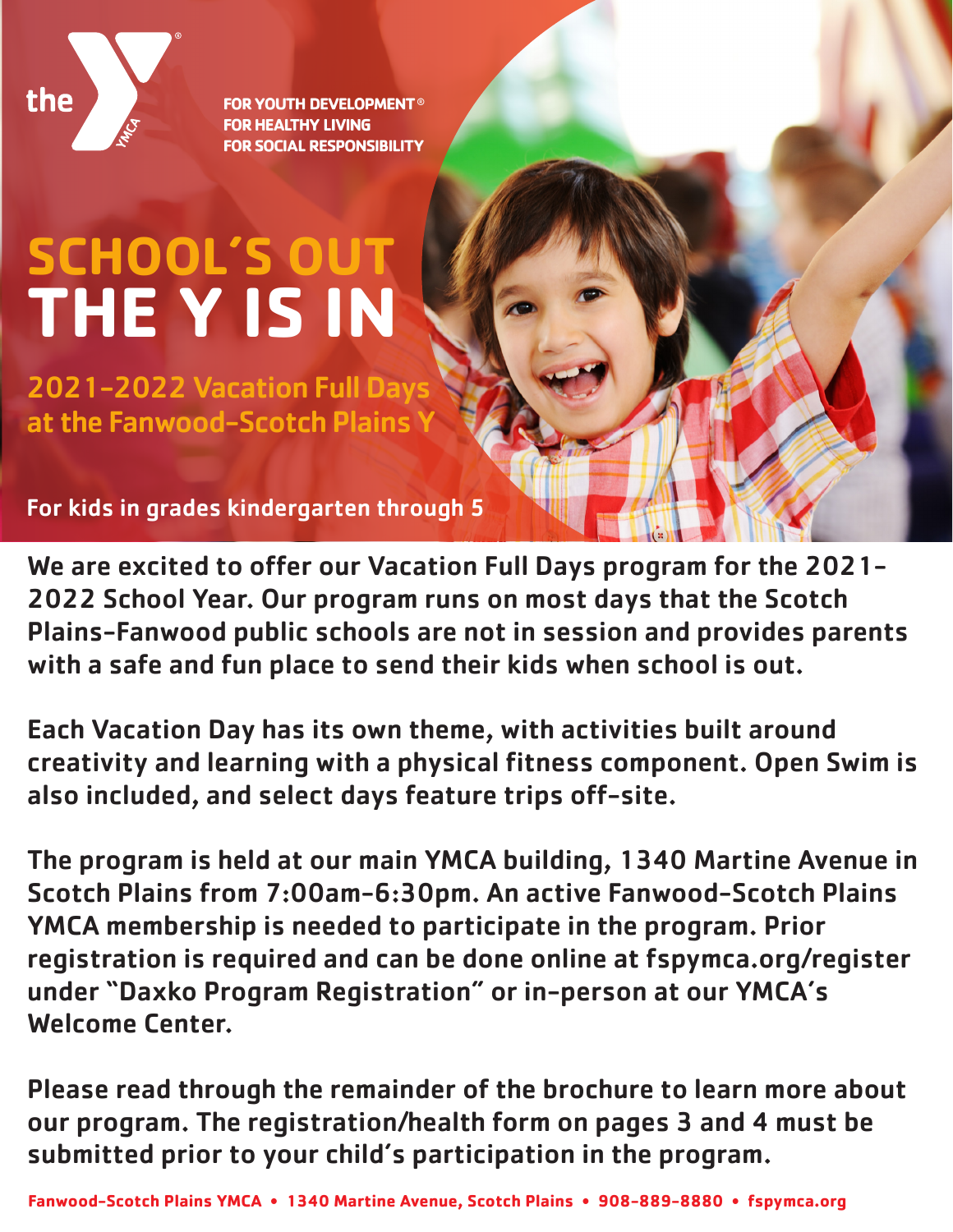# **Registration Information**

• Registration may be done at the Fanwood-Scotch Plains YMCA, 1340 Martine Avenue, Scotch Plains, or online at fspymca.org/register under "Daxko Program Registration."

• Payment and a registration form must be completed for each date attending. Space is limited, so early registration is suggested.

• Children must be signed in no earlier than 7:00am and signed out by a parent no later than 6:30pm (select dates have an early dismissal).

• Each date must have a minimum requirement of 12 children enrolled. If the Y cancels the program for certain dates due to low enrollment, 7 days notice will be given. Parents will be notified of any cancellation and will be refunded in full.



• If a participant needs to cancel enrollment, YMCA System Credits will only be given when 7 business days notice is received before the scheduled Vacation Full Day. No refunds will be applied if the participant cancels.

# **Program Information**

- Program is open to children in kindergarten through 5th grade.
- All program participants must be signed in and out of the program.
- The daily program involves both active and quiet indoor and outdoor play (weather and schedule permitting).
- Some Vacation Full Day schedules include a trip to a site away from the YMCA which requires walking or bus transportation. Children must arrive by 9:00am on trip days. Children must be prepared for the outdoors.
- An afternoon snack is served each Vacation Full Day.
- Trips in the past have included pumpkin picking, roller-skating, bowling etc.

## **Location**

Participants will be dropped off and picked up at the Fanwood-Scotch Plains YMCA, 1340 Martine Avenue, Scotch Plains.

# **What to Bring**

- Children should bring a morning snack, lunch with a drink, extra water, bathing suit, and towel in a back pack.
- Sneakers and comfortable clothing are a must. Dress appropriately for outdoor weather.
- Please label everything with your child's name.
- Electronics, including Nintendo Switch, iPods, iPads, etc., are not permitted.
- The YMCA is not responsible for lost items.

## **Fees**

- Open only to active Youth or Family members of the Fanwood-Scotch Plains YMCA
- \$80 per day/per child
- Fees must be paid in full at the time of registration

# **VACATION DAY THEMES**

Tuesday, September 7: Stars & Stripes Forever! Honoring heroes from all walks of life on this day! Wednesday, September 8: Harry Potter Day! Calling all wizards and magic makers! Dress like your favorite Potter character and join us for this spellbinding day.

Monday, October 11: Wild and Crazy Kids! Join us for this day of wild and crazy play! Silliness is mandatory today as we wear our clothes inside out, sport wacky hair and rock out with some crazy dance moves. A kooky obstacle course will keep the excitement going on this wild day.

Thursday, November 4: Election Connection! A mock election teaches our future voters how our voices and choices really matter.

Friday, November 5: Pokemon Adventure! Can you catch them all? Create your own Pokemon, dress as your favorite character and have a blast on this day of adventure.

Friday, December 24: Winter Break Party! Join us for a few hours of fun! We will have a black light party and dance right into winter break. Pick-up by 3:00pm this day.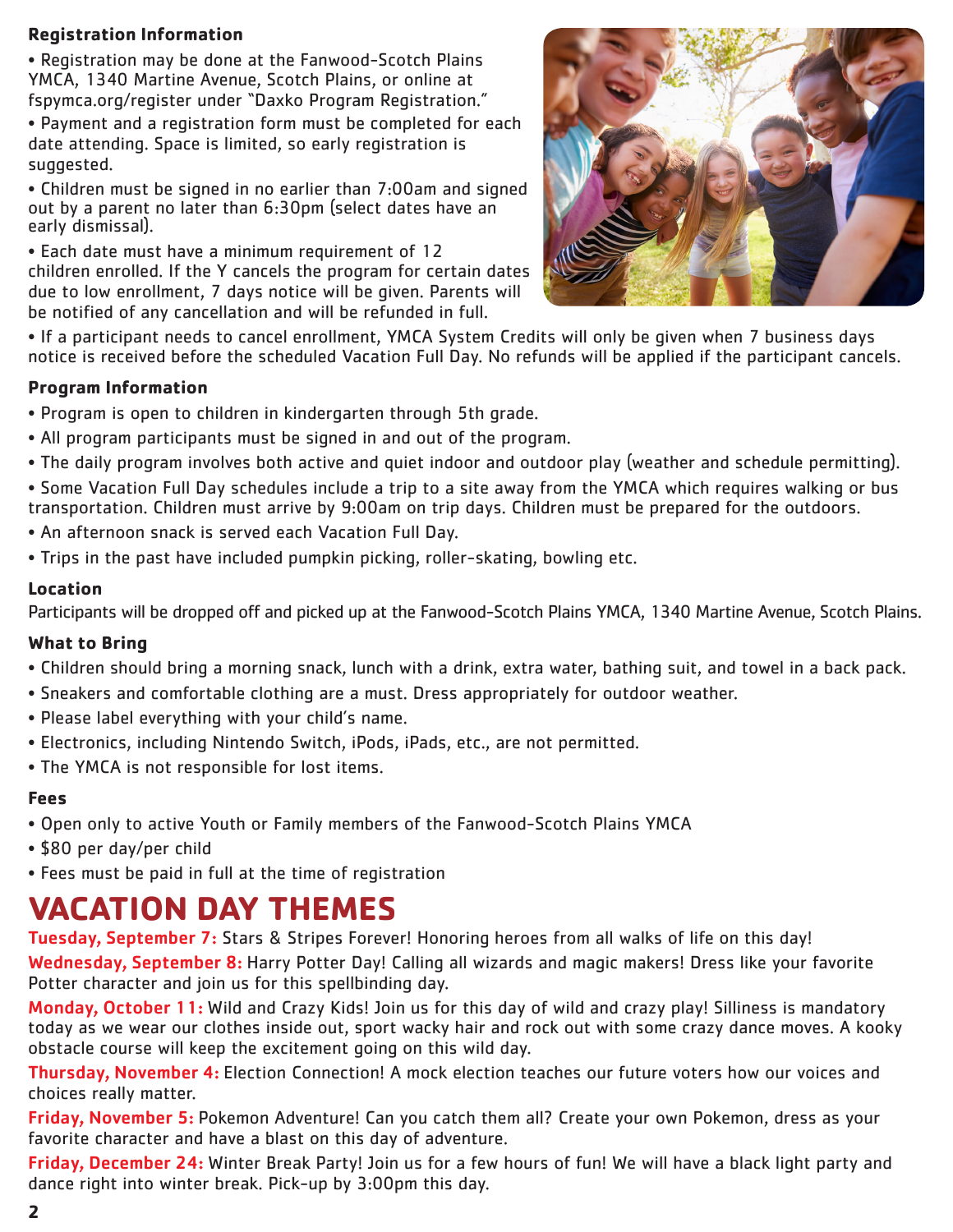Monday, December 27: Superheroes Day! Come save the day and join us for super play! Dress in your favorite costume and show us your super powers while we do good deeds.

Tuesday, December 28: Star Wars Day! Will you join the dark side or stay true to the light! May the force be with you as you join us for an intergalactic day of Good vs Evil.

Wednesday, December 29: Buggin' Out! A visit from the Insectropolis Team will teach us all about the creepy crawling world of beautiful bugs!

Thursday, December 30: Pis and Pancakes! Come in your pis and get comfy with us as we serve up flapjacks and fun! We will Just Dance the day away with our PJ Party at the YMCA.

Friday, December 31: New Year's Eve Party - Countdown to the New Year with friends, fun and fabulous crafts! Pizza lunch and an apple cider toast will send us into the new year. Pick-up by 6:00pm this day.

Monday, January 17: Happy Birthday Dr. Martin Luther King Jr. - Our annual celebration of the great Dr. MLK unites our love for creating crafts, sharing ideas and continuing the great dream of building communities together!

Friday, February 18: Celebration of Presidents! Join us as we celebrate presidents of the past and become the president for the day. We will create presidential crafts and honor the best job in the world.

Monday, February 21: Alien Adventure - Blasting off into a galaxy far, far away, children will enjoy this day of cosmic cooking, space games and alien invasions!

Friday, April 15: YMCA Carnival! Popcorn, ring toss, potato sack races and more! Join us for this fun-filled day of games and treats, YMCA style.

Monday, April 18: Pump it Up Field Trip! The 9:00am departing bus will take us to Roselle Park where we will have a hopping good time with friends, showing off our aerial acrobatic skills.

Tuesday, April 19: YMCA Olympians! Give us your best and go for the YMCA gold on this day of Olympic games! Go for the glory with friends and show how teamwork builds champions!

Wednesday, April 20: Jersey Lanes Bowling Field Trip! From strikes to turkeys, gutterballs to spares, friends will be bowled over with a rolling good time on this day trip to Jersey Lanes!

Thursday, April 21: Breaking into Spring! Remembering our recycling rules and planting gifts from Mother Nature, our children will take time to reflect on the importance of taking care of our planet.

Friday, April 22: Book Adventures! Students create crafts and projects based on their favorite stories.

# **Vacation Full Day Registration/Health Form**

Please complete one form per child. Form must be submitted to our Welcome Center or emailed to klizer@fspymca.org at least one week prior to your child's first Vacation Day.

| Child's Name:                  | <b>Birth Date:</b>       | Grade: <b>Carry Communist Communist Communist Communist Communist Communist Communist Communist Communist Communist C</b> | Male | Female |
|--------------------------------|--------------------------|---------------------------------------------------------------------------------------------------------------------------|------|--------|
| Address:                       | Town:                    | Home Phone:                                                                                                               |      |        |
| Mother's Name:                 | Father's Name:           |                                                                                                                           |      |        |
| Employer's Name:               | Employer's Name:         |                                                                                                                           |      |        |
| <b>Business Address:</b>       | <b>Business Address:</b> |                                                                                                                           |      |        |
| <b>Business Phone:</b><br>ext. | <b>Business Phone:</b>   |                                                                                                                           |      | ext.   |
| Cell $#$ :                     | Cell #                   |                                                                                                                           |      |        |
| E-Mail:                        | E-Mail:                  |                                                                                                                           |      |        |

Please check off all dates you are registering your child. Full payment must be made for each date checked off.

| □September 7      | $\Box$ December 24 | □December 31       | $\Box$ April 18 |
|-------------------|--------------------|--------------------|-----------------|
| □September 8      | □December 27       | $\Box$ January 17  | □April 19       |
| $\Box$ October 11 | □December 28       | $\Box$ February 18 | April 20        |
| $\Box$ November 4 | □December 29       | $\Box$ February 21 | □April 21       |
| November 5        | $\Box$ December 30 | $\Box$ April 15    | □April 22       |

Fees: Full Members Total # of days attending: \_\_\_\_\_\_ x \$80 \$ \_\_\_\_\_\_ Total

Cancellations must be made 7 business days in advance of scheduled Vacation Full Day for a system credit. Program may be canceled if enrollment is less than 12 participants 7 days prior to program date and a refund will be issued. Refunds will not be given for days your child does not attend or for emergency closings. Days cannot be rescheduled.

Please turn over and complete the remainder of the form.